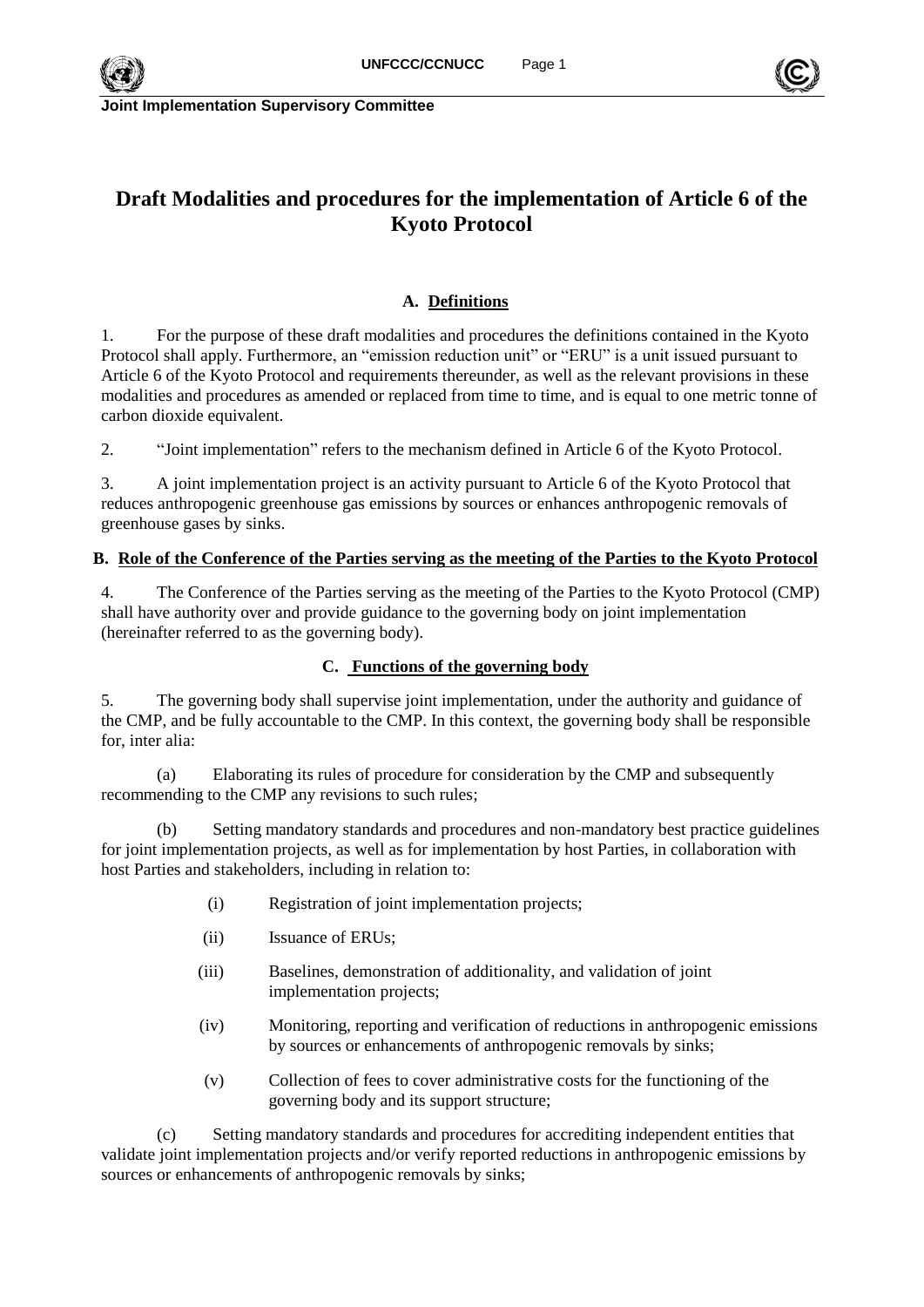- (d) Accrediting independent entities;
- (e) Issuing ERUs;

(f) Assessing the conformity of the processes implemented for joint implementation in host Parties and joint implementation projects with the mandatory standards and procedures referred to in paragraph [5\(b\) above,](#page-0-0) by way of:

- (i) Assessing the host Party's implementation of its national process for joint implementation;
- (ii) Assessing selected joint implementation projects;

(g) [Suspending issuance of ERUs for projects hosted by a Party] [Informing the Compliance Committee of the non-conformities of a Party], where the Party has been found, based on the assessment referred to in paragraph 5(f) above, to not conform with the mandatory standards and procedures of joint implementation;

- (h) Promoting awareness of joint implementation [as a climate change mitigation tool];
- (i) Reporting on its activities to each session of the CMP;

(j) Performing any other functions assigned to it by the CMP through the decisions of the

CMP.

6. Decisions by the governing body shall be taken by consensus, whenever possible. If all efforts to reach a consensus have been exhausted and no agreement has been reached, decisions shall as a last resort be adopted by a two-thirds majority vote of the members present and voting at the meeting. Members abstaining from voting shall be considered as not voting.

7. The full text of all decisions of the governing body shall be made publicly available.

8. The working language of the governing body shall be English.

9. The governing body shall conduct its work in such a way as to ensure the transparency and impartiality of its processes and decision-making and to safeguard itself from any conflict of interest.

10. Meetings of the governing body shall be open to attendance, as observers, by all Parties and by all UNFCCC admitted observer organizations and stakeholders, except where otherwise decided by the governing body.

11. As needed, the governing body may draw on technical expertise necessary to perform its functions by establishing panels.

12. The secretariat shall service the governing body and its panels.

## **D. Membership of the governing body**

<span id="page-1-0"></span>13. The governing body shall comprise 16 members from Parties to the Kyoto Protocol, as follows:

- (a)  $[10][12]$  members nominated by Parties<sup>1</sup> with quantified emissions reduction limitation commitments as set out in Annex B to the Kyoto Protocol [for the [relevant] [second] commitment period];
- (b) [Six][Four] members nominated by Parties not referred to in subparagraph (a) above.





l <sup>1</sup> In the context of this annex, "Party" refers to a Party to the Kyoto Protocol, unless otherwise specified.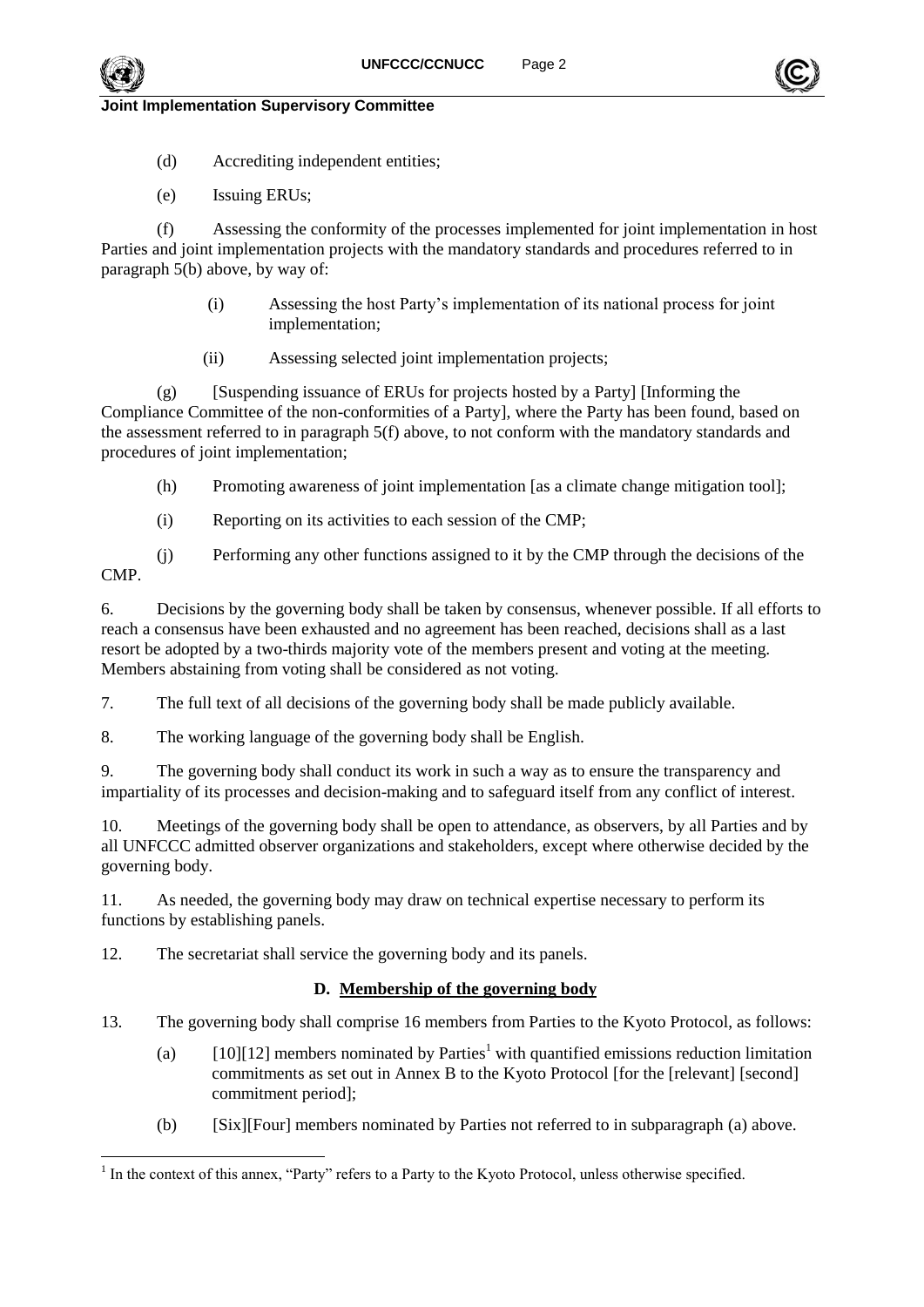

14. Members of the governing body shall be nominated by the relevant constituencies [and UNFCCC admitted non-governmental observer organizations] referred to in paragraph [14](#page-1-0) above and be elected by the CMP. For the first year of operation of the governing body, the CMP shall elect to the governing body eight members for a term of two years and the other eight members for a term of one year. Thereafter, the CMP shall elect, every year, eight new members for a term of two years. Members shall remain in office until their successors are elected.

- 15. Members of the governing body shall be eligible to serve a maximum of three consecutive terms.
- 16. The governing body shall elect annually a chair and vice-chair from among its members.
- 17. The governing body shall meet at least two times each year, unless decided otherwise.
- 18. Each member of the governing body shall:
	- (a) Serve in her/his personal capacity and have experience and competence in developing policy and strategy frameworks within regulatory processes, including in the development or implementation of greenhouse gas market mechanisms, and possess an understanding of business perspectives regarding investment in the environmental field;
	- (b) Refrain from participating in the consideration and decision-making on subjects where she/he has a real or perceived conflict of interest, including in relation to specific host Parties or joint implementation projects;
	- (c) Subject to her/his responsibility to the governing body, not disclose any confidential or proprietary information coming to her/his knowledge by reason of her/his duties for the governing body, either during or after her/his term of office on the governing body;
	- (d) Be bound by the rules of procedure of the governing body;
	- (e) Take a written oath of service witnessed by the Executive Secretary of the UNFCCC or her/his authorized representative before assuming her/his duties.

19. The costs of travel and daily subsistence allowance for members of the governing body shall be covered from the part of the Trust Fund for Supplementary Activities dedicated to funding work on joint implementation, subject to the availability of funding resources exclusively sourced from the fees referred to in paragraph  $5(b)(v)$  above.

20. The governing body may suspend and recommend to the CMP the termination of the membership of a particular member of the governing body on grounds including, inter alia, breach of the conflict of interest provisions, breach of the confidentiality provisions, or failure to attend two consecutive meetings of the governing body without proper justification.

21. If a member of the governing body resigns or is otherwise unable to complete the assigned term of office or to perform the functions of that office, the governing body may, bearing in mind the proximity of the next session of the CMP, appoint another member nominated by the same constituency to replace the said member for the remainder of that member's term.

22. At least two-thirds of the members of the governing body must be present to constitute a quorum.

## **E. Host Party participation requirements**

<span id="page-2-0"></span>23. A Party involved in a joint implementation project shall make publicly available and maintain up to date all of the following: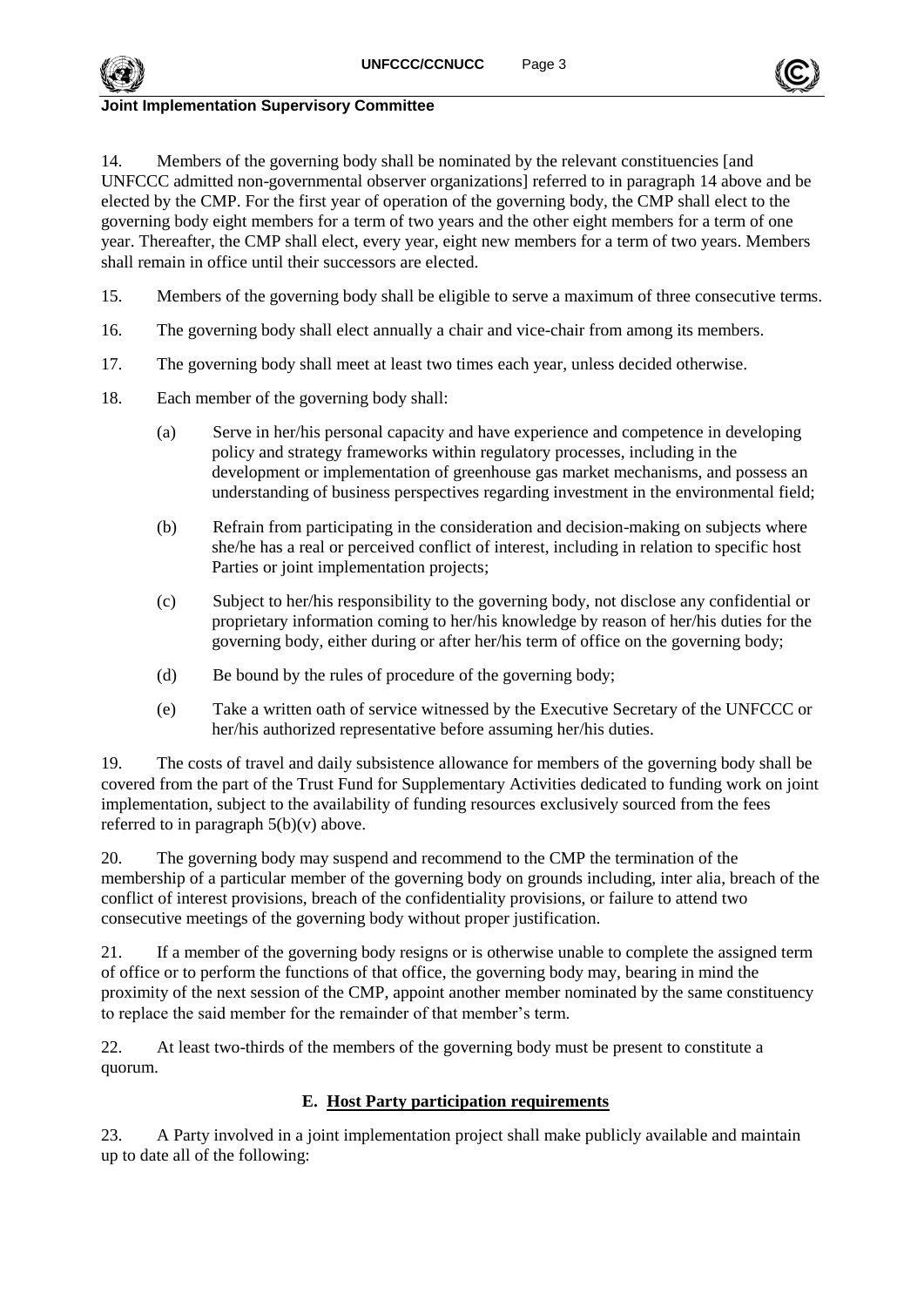

- (a) The contact details of the designated focal point responsible for approving and registering joint implementation projects hosted by the Party;
- (b) Its national standards, procedures and guidelines for approving and implementing joint implementation projects [and the timelines in which decisions are taken by the designated focal points];
- (c) Its national procedures for challenging decisions by the designated focal point;
- (d) An annual summary of its activities in relation to joint implementation.

24. A Party involved in a joint implementation project shall provide the information specified in paragraph [25](#page-2-0) above to the secretariat in English [within 90 days of the development, revision or update thereof] [without delay].

25. A Party hosting a joint implementation project shall make publicly available, through the secretariat, information on the project in accordance with the mandatory procedures established by the governing body as referred to in paragraph [5\(b\) above.](#page-0-0)

26. A Party that authorizes legal entities to participate in joint implementation projects shall remain responsible for the fulfilment of its obligations under the Kyoto Protocol and shall ensure that such participation is consistent with these modalities and procedures. Legal entities may only transfer or acquire ERUs if the authorizing Party is eligible to do so at that time.

#### **F. Host Party eligibility requirements**

27. A Party is eligible to transfer [and/or acquire] ERUs issued in accordance with these modalities and procedures if it has accepted a legally binding quantified greenhouse gas emission limitation or reduction commitment in accordance with decision - /CMP.8.

*[Further detailed eligibility requirements to be elaborated jointly for the clean development mechanism and emissions trading by the CMP.]*

#### **G. Validation process**

28. Project participants shall prepare and submit to an accredited independent entity a project design document that contains all information needed for validating that the project:

- (a) Has an appropriate baseline and monitoring plan in accordance with the criteria set out in the appendix below and further elaborated by the governing body and, as applicable, also by the host Party, regarding the implementation of the project;
- (b) Would result in a reduction of anthropogenic emissions by sources or an enhancement of anthropogenic removals by sinks that is additional to any that would otherwise occur in accordance with criteria set out in the appendix below and further elaborated by the governing body and, as applicable, by the host Party;
- (c) Has been made publicly available for local stakeholder inputs in accordance with requirements by the host Party.

29. An independent entity accredited by the governing body shall validate that a project and the ensuing reductions of anthropogenic emissions by sources or enhancements of anthropogenic removals by sinks meet the relevant requirements of Article 6 of the Kyoto Protocol, these modalities and procedures and additional guidance by the governing body and the host Party, as applicable.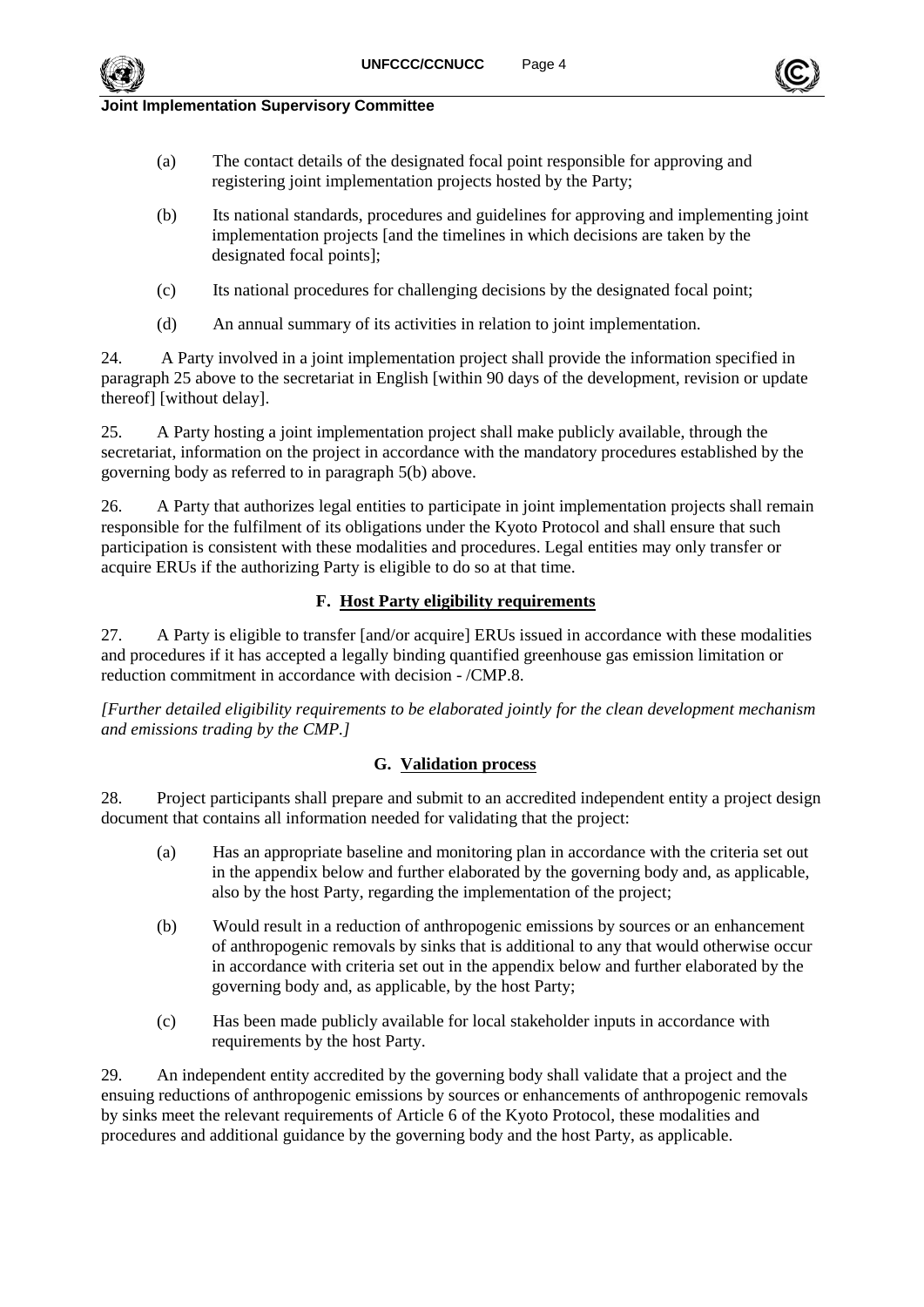

30. The accredited independent entity shall make the project design document publicly available through the secretariat, subject to confidentiality provisions set out in paragraph [40](#page-4-0) below, and receive comments from Parties and stakeholders on the project design document and any supporting information for 30 days from the date the project design document is made publicly available.

31. The accredited independent entity shall make its validation report publicly available through the secretariat, together with an explanation and justification of its findings, including a summary of stakeholder comments received and a report of how due account was taken of these.

32. The host Party may register the project if it meets all requirements set out in these modalities and procedures and any additional or elaborated standards developed by the governing body and, as applicable, by the host Party. The host Party shall decide whether to register the project within 30 days of receiving the validation report and supporting project information from the accredited independent entity and shall make its decision publicly available through the secretariat.

33. Upon receipt of the notice of registration from the host Party, the secretariat shall give the project a unique and publicly available identifier through the international transaction log.

## **H. Verification and issuance process**

34. Project participants shall monitor reductions in anthropogenic emissions by sources or enhancements of anthropogenic removals by sinks that have already occurred in accordance with the monitoring plan of the registered project and shall prepare a monitoring report.

35. Project participants shall submit the monitoring report to an accredited independent entity. The accredited independent entity shall make the monitoring report publicly available through the secretariat.

36. The accredited independent entity shall, upon receipt of the monitoring report, verify the reductions in anthropogenic emissions by sources or enhancements of anthropogenic removals by sinks reported by the project participants in accordance with the appendix below and further elaborated by the governing body and, as applicable, by the host Party, provided that they were monitored and calculated in accordance with the monitoring plan.

37. The accredited independent entity shall make its verification publicly available through the secretariat together with an explanation of its verification opinion.

<span id="page-4-0"></span>38. The governing body shall issue ERUs based on the verification of reductions in anthropogenic emissions by sources or enhancements of anthropogenic removals by sinks, unless the host Party or at least three members of the governing body request a review within 15 days after the verification is made publicly available through the secretariat. If such a review is requested, the governing body shall:

- (a) Decide on its course of action at its next meeting or no later than 30 days after the formal request for review. If it decides that the request has merit, it shall conducta review;
- (b) Complete its review within 30 days following its decision to conduct the review;
- (c) Inform the project participants of the outcome of the review, and make its decision public, including an explanation of the reasons for the decision.

39. The issuance of ERUs shall be subject to the accounting, issuance and transfer rules and definitions set out in decision 13/CMP.1, as amended or replaced.

40. The host Party may determine that a lower amount of ERUs shall be issued than the actual reductions in anthropogenic emissions by sources or enhancements of anthropogenic removals by sinks for the project. Any such limitations shall be elaborated at the time of registration of the project, be

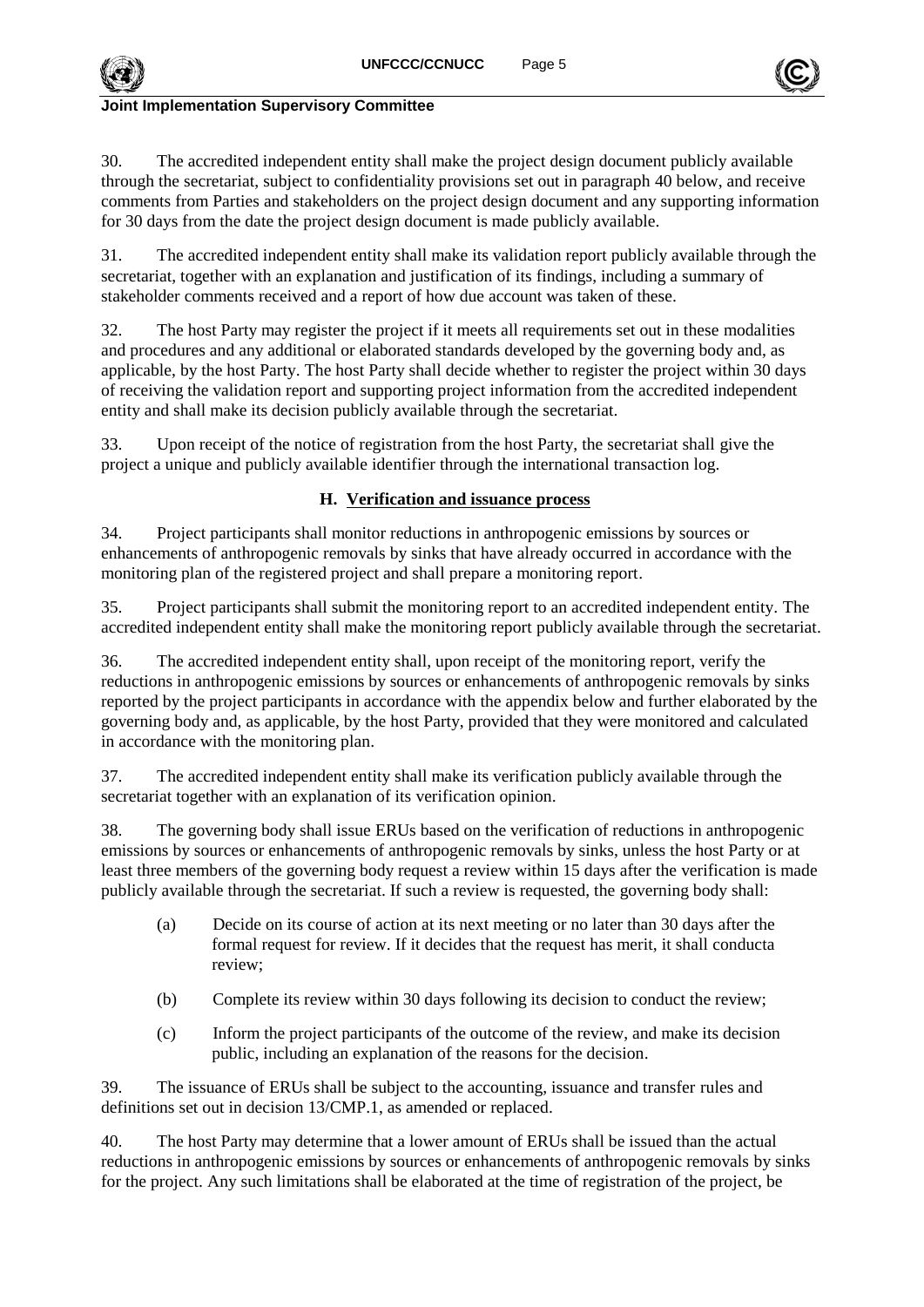

identified as a condition for the project's approval, be made public through the secretariat and be taken into account and explained by the accredited independent entity during the verification.

41. Information obtained from project participants marked as proprietary or confidential shall not be disclosed without the written consent of the provider of the information, except as required by applicable national law of the host Party. Information used to determine whether reductions in anthropogenic emissions by sources or enhancements of anthropogenic removals by sinks are additional, to describe the baseline methodology and its application, and/or to support an environmental impact assessment shall not be considered proprietary or confidential.

42. [Any provisions relating to the commitment period reserve or other limitations to transfers under Article 17 of the Kyoto Protocol shall not apply to the first transfer of an ERU out of a Party's national registry.]

43. The issuance of ERUs shall be subject to appeal:

- (a) In accordance with provisions for appeal in the relevant procedure developed and implemented by the governing body; and/or
- (b) Where the CMP establishes a body entitled to hear appeals against the decisions of the governing body, in accordance with the rules of that body.

#### **I. Accreditation of independent entities**

44. The governing body, in elaborating standards and procedures for accrediting independent entities, should take into account and seek to align its standards and procedures with those under Article 12 of the Kyoto Protocol, and shall ensure that the standards and procedures for accreditation cover, inter alia, the areas of:

- (a) The ability of the entity to assume obligations under national [or international] laws;
- (b) Legal and financial liabilities;
- (c) Management and decision-making structure;
- (d) Competence;
- (e) Validation and verification processes;
- (f) Impartiality and prevention of conflict of interest;
- (g) Safeguarding confidentiality;
- (h) Appeals and complaint processes.

45. The governing body shall suspend or withdraw the accreditation of an independent entity that no longer meets the accreditation standards. The accredited independent entity shall have the opportunity of a hearing prior to the suspension or withdrawal of accreditation. The suspension or withdrawal is effective immediately and the affected entity shall be notified in writing of the decision immediately. The decision shall be made public. In the case of suspension, the decision shall also explain the reasons for suspension and conditions for reinstating accreditation. Validated projects and verified reductions of anthropogenic emissions by sources or enhancements of anthropogenic removals by sinks shall not be affected by the suspension or withdrawal of the accreditation of an independent entity.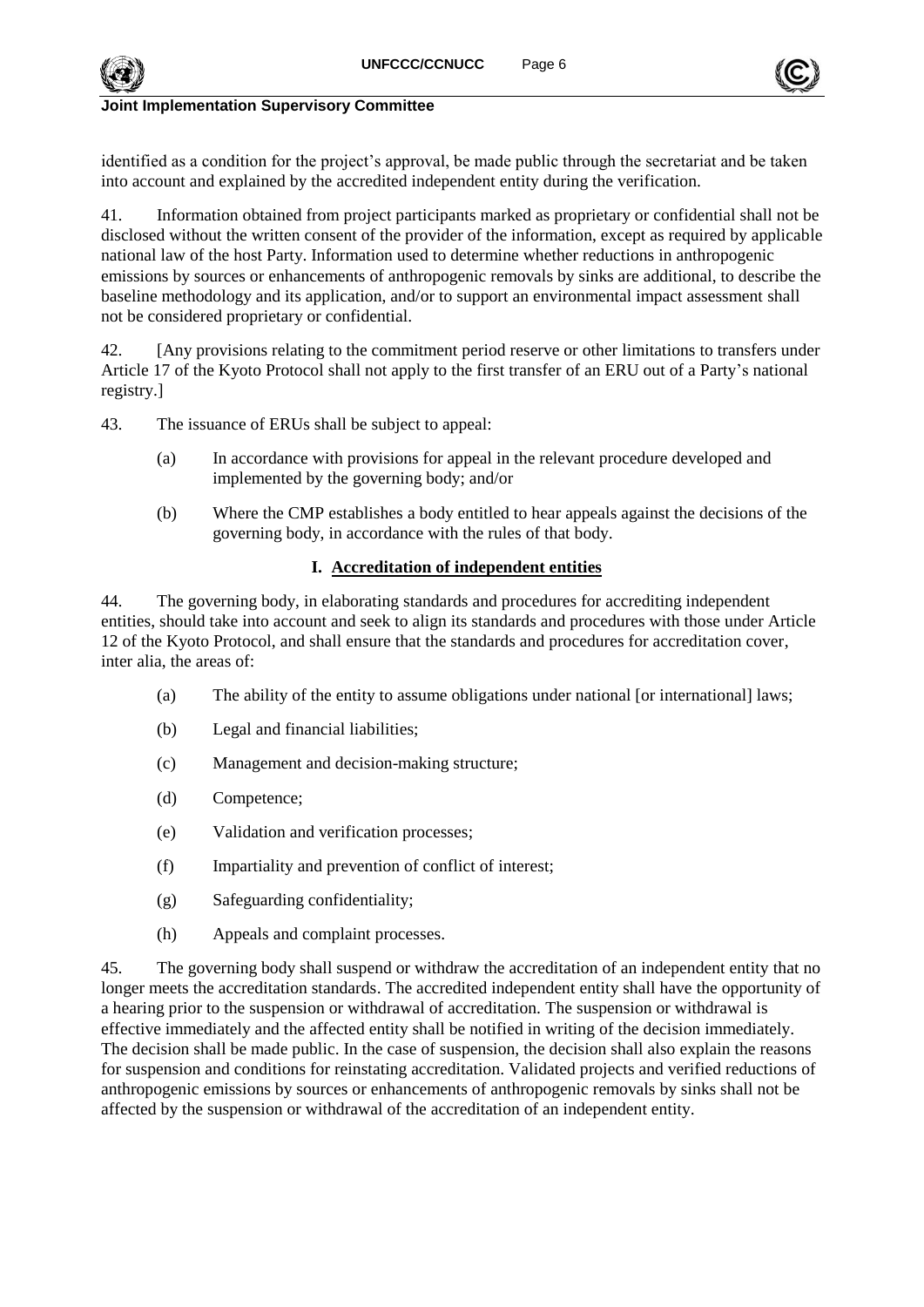

## APPENDIX

# **Criteria for baseline setting, additionality and monitoring**

## **I. BASELINE SETTING**

1. The baseline for a joint implementation project is the scenario that reasonably represents the anthropogenic emissions by sources or anthropogenic removals by sinks of greenhouse gases that would occur in the absence of the proposed project. A baseline shall cover emissions from all gases, sectors and source categories listed in Annex A to the Kyoto Protocol, and anthropogenic removals by sinks, within the project boundary.

2. A baseline shall be established:

- (a) On a project-specific, programmatic or sectoral basis;
- (b) In a transparent manner with regard to the choice of approaches, assumptions, methodologies, parameters, data sources and key factors;
- (c) Taking into account relevant national and/or sectoral policies and circumstances, such as sectoral reform initiatives, local fuel availability, power sector expansion plans, and the economic situation in the project sector;
- (d) In such a way that emission reduction units (ERUs) cannot be earned for decreases in activity levels outside the project or due to force majeure;
- (e) Taking account of uncertainties and using conservative assumptions.

3. The baseline shall be approved by the host Party no later than during the registration of the project and shall be reviewed and, if necessary, updated at regular intervals that shall not exceed [five] [10] years.

4. To the extent possible, each host Party shall establish common baselines for projects within the same sector in order to ensure that projects in the same sector also achieve comparable reductions in anthropogenic emissions by sources or enhancements in anthropogenic removals by sinks.

## **II. ADDITIONALITY**

5. A project is additional if:

- (a) The project participant can demonstrate that joint implementation was seriously considered in the decision to implement the project;
- (b) The greenhouse gas emissions from the project are lower or the removals from the project are higher than the baseline;
- (c) The project participants provide evidence that demonstrates that the project would not have been implemented in the absence of joint implementation.

6. Host Parties may utilize positive lists of project types that are automatically deemed additional as long as the other criteria for baseline setting and additionality set out in this appendix are fulfilled.